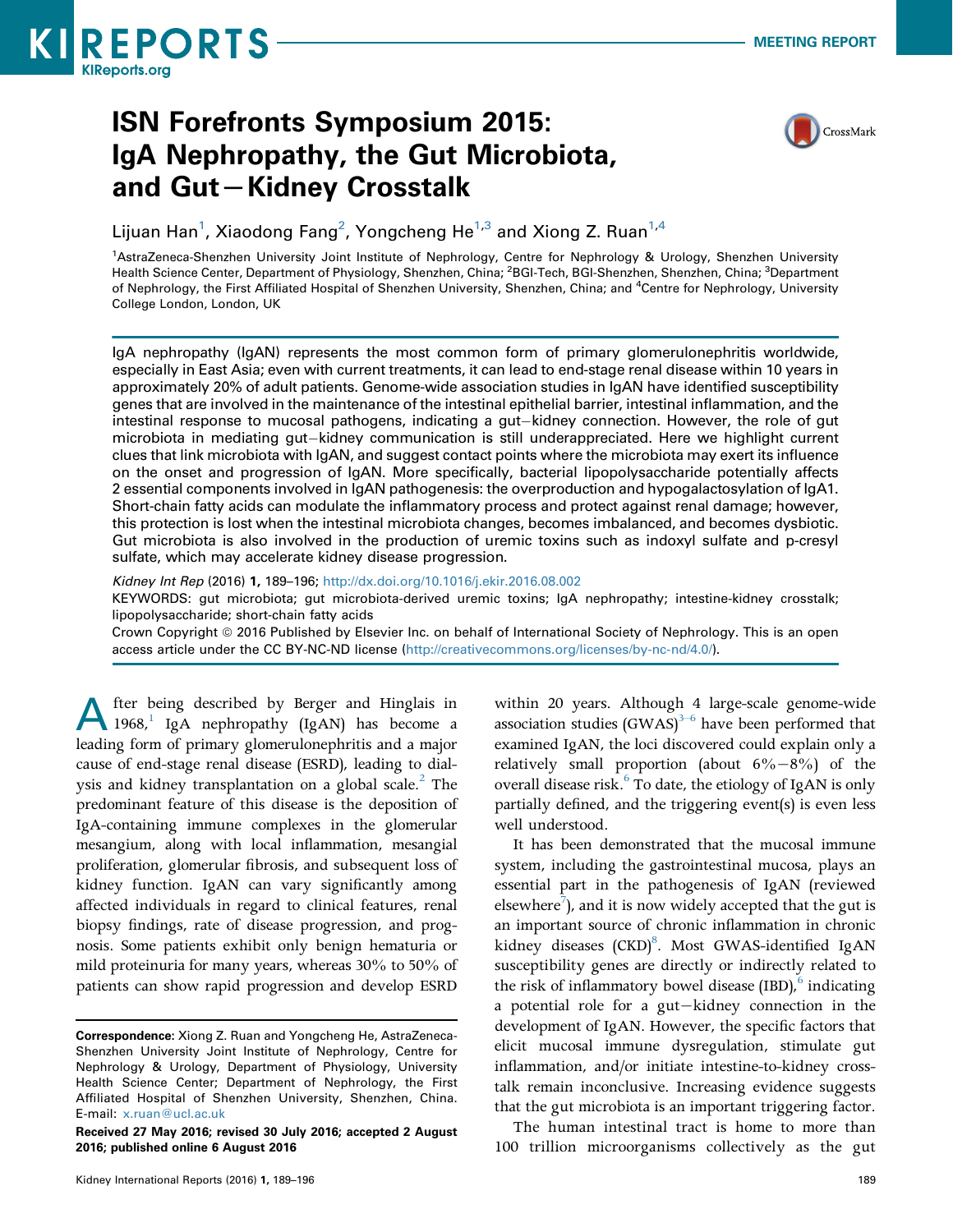microbiota. As a "symbiotic organ," the intestinal microbiota contributes to the host's nutrient absorption, metabolic activity, and immune homeostasis. Thus far, the bidirectional influence between intestinal microbiota and renal disease has been proposed by several studies. For example, metabolites of beneficial bacteria, short-chain fatty acids (SCFAs), can modulate inflammatory via epigenetic modification, and play a protective role in ischemia-reperfusion induced acute kidney injury.<sup>[9](#page-6-0)</sup> However, other potentially toxic bacterial metabolites such as p-cresol sulfate and indoxyl sulfate are also well-known uremic toxins and can elicit the release of pro-inflammatory cytokines and thereby accelerate kidney injury. Gut microbiota-derived trimethylamine N-oxide not only takes part in the development of atherosclerosis but has also been implicated in CKD progression. Lipopolysaccharide (LPS), derived from the cell wall of Gram-negative bacteria, is highly correlated with the severity of systemic inflammation, even without clinically detectable infection. LPS involvement in the hyperproduction and hypogalactosylation of IgA1 has also been described. On the other hand, it is likely that renal dysfunction can, either directly or indirectly, affect the composition of the intestinal microbiota, as well as the intestinal mucosal barrier.

In contrast to previous reviews, here we highlight the growing body of basic and clinical evidence that connect the pathogenesis and progression of IgAN to the gut microbiota. A better understanding of gut microbiota's influence on the development of IgAN would greatly facilitate our exploration of new diagnostic, therapeutic, and prognostic approaches to targeting these bacteria.

#### Clinical and Genetic Evidence Indicate Gut-Kidney Connection in IgAN

The susceptibility of IgAN dramatically changes by geographic region and race/ethnicity. The IgAN prevalence, based on renal biopsy registries, is estimat[ed to](#page-6-0) be 5% in the Middle East,<sup>[10,11](#page-6-0)</sup> 10%–35% in Europe,<sup>12–16</sup> and up to 50% in East Asia (mainly Japan $17$  and China<sup>18</sup>). The incidence of ESRD among Asian Americans is 4-fold higher compared with that in European Americans, and is almost 7-fold higher compared with that in African Americans.<sup>19</sup> In addition, several investigatio[ns re](#page-6-0)ported a familial aggregation tendency for IgAN.<sup>20–25</sup> Close relatives of IgAN patients tend to have higher risk of urinary abnormalities, $^{26}$  $^{26}$  $^{26}$  as well as higher levels of galactose-deficient IgA1 in their circulation.[27](#page-6-0) All of these observations indicate that genetic background makes a substantial contribution to the development of this disease.

To explore the molecular mechanisms that underlie disease heritability, genome-wide linkage analysis has been applied to IgAN,<sup>[28,29](#page-6-0)</sup> as have GWASs. To date, 4

large-scale  $GWASS^{3-6}$  have identified distinct IgAN susceptibility loci [\(Table 1](#page-2-0)). These risk alleles could partially explain the geographical distribution of IgAN and provide insight about key factors involved in IgAN pathogenesis. However, GWASs could explain only a relatively small proportion (approximately 6%-8%) of the overall disease risk. $6$  It is worth noting that most IgAN risk alleles take part in physiological processes involving intestinal inflammation, maintenance of the intestinal epithelial barrier, and production of intestinal mucosal IgA in response to microbial antigens. These risk genes are, either directly or indirectly, associated with IBD, suggesting a strong  $gut$ -kidney connection in the pathogenesis and progression of IgAN, as well as a potential role of the microbiota as a triggering factor.

There are more clinical observations to support the gut-kidney axis hypothesis. Kidney involvement is common in patients with gastrointestinal disease. A high frequency of IgAN has been reported among patients with Crohn's disease and ulcerative colitis (2 main forms of IBD). $^{30}$  $^{30}$  $^{30}$  A large number of patients with IBD have increased numbers of IgA-producing cells in the gut, as well as elevated serum IgA levels and hematuria.<sup>[31](#page-6-0)</sup> About 20% of IBD patients also have various kinds of renal diseases, including fistula, urolithiasis, tubular lesion, and a small chance of glomer-ulonephritis.<sup>[7](#page-5-0)</sup> It has been described in several case reports that successful treatment of inflammatory colitis can lead to disappearance of glomerular IgA depo-sition and to remission of mesangial proliferation.<sup>[32](#page-6-0)</sup> Conversely, it has been reported that patients with IgAN can show abnormal duodenal histopathological patterns,  $33$  or signs of intestinal inflammation.  $34$ 

The relevance of celiac disease (CD) to IgAN represents another research topic regarding a gut-kidney connection. Patients with IgAN show increased intestinal permeability and higher mucosal sensitivity to food antigens (such as gluten) in general.<sup>[35](#page-6-0)</sup> The presence of high levels of IgA against food antigens has raised the issue of a potential pathophysiological association between IgAN and CD. Although several hypotheses postulate that food antigens may be involved in the triggering of IgAN, experimental IgAN can be induced by dietary gliadin or gluten in mice. $36$  In sparse clinical cases, the introduction of a gluten-free diet in IgAN patients has led to favorable outcomes<sup>37</sup> or complete clinical remission.<sup>[38](#page-6-0)</sup> However, more studies on the co-occurrence of IgAN and CD have yielded inconsistent results. In a study by Welander et al.,<sup>[39](#page-6-0)</sup> 7 of 27,160 CD patients (0.026%) were found to have developed IgAN. Although this prevalence was 3 fold higher than that in the control cohort (0.008%), the incidence of IgAN among individuals with CD was extremely low. In a study by Collin et al., $40$  8 of 223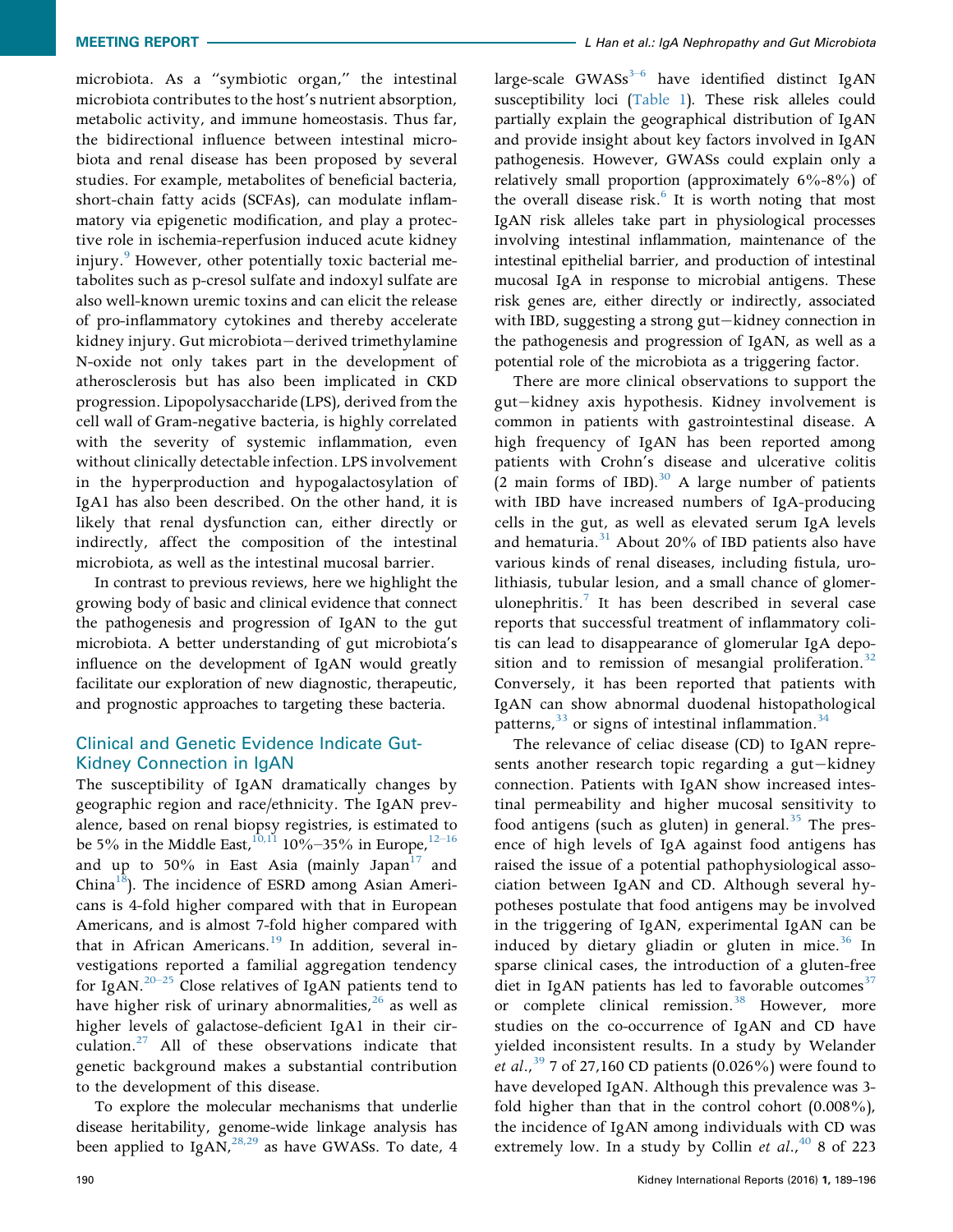<span id="page-2-0"></span>Table 1. IgA nephropathy susceptibility genes identified by genome-wide association studies<sup>[6](#page-5-0)</sup>

| <b>Risk locus</b> | Gene                          | <b>Function</b>                                                                                                                                                                                                       |
|-------------------|-------------------------------|-----------------------------------------------------------------------------------------------------------------------------------------------------------------------------------------------------------------------|
| 1p13              | VAV3                          | VAV3 encodes guanine nucleotide exchange factors<br>essential for adaptive immune function, colonic<br>enterocyte differentiation, and IgA production.                                                                |
| 1q32              | CFHR1/3 (deletion)            | CFHR1/3 encodes Factor H-related peptides that<br>modulate the activity of the alternative<br>complement pathway.                                                                                                     |
| 6p11              | <b>ITGAM, ITGAX</b>           | <i>ITGAM</i> and <i>ITGAX</i> encode integrins $\alpha$ M and $\alpha$ X mark<br>intestinal dendritic cells that maintain a balance<br>between inflammation and tolerance                                             |
| 6p21              | TAP1, TAP2,<br>PSMB8, PSMB9   | encode interferon-induced subunits of the<br>immunoproteosome that mediate intestinal<br>nuclear factor-KB activation in inflammatory<br>bowel disease                                                                |
| 6p21              | HLA-DP                        | Major histocompatibility complex class II molecules,<br>implicated in immune regulation                                                                                                                               |
| 8p23              | DEFA1, DEFA3,<br>DEFA5, DEFA6 | DEFA gene clusters encode anti-microbial peptides,<br>$\alpha$ -defensins, and provide innate defense against<br>microbial pathogens                                                                                  |
| 9q34              | CARD <sub>9</sub>             | CARD9 involves in both innate and adaptive immune<br>responses by regulate intestinal nuclear factor-KB<br>activation; CARD9 mediates intestinal repair and<br>bacterial infection after intestinal epithelial injury |
| 17p13             | TNFSF13                       | TNFSF13 encodes APRIL, a powerful B-cell-stimulating<br>cytokine that is induced by intestinal bacteria and<br>involves in IgA class switching                                                                        |
| 22g12             | HORMAD2                       | The risk allele has a protective role against Crohn's<br>disease (1 of the main forms of inflammatory<br>bowel disease)                                                                                               |

Adapted from Kiryluk K et al. Nat Genet. 2014;46:1187-1196, and Feehally J. Nat Rev Nephrol. 2016;12:147-156.

IgAN patients (3.6%) were found to have CD, and researchers thus hypothesized that IgAN patients are predisposed genetically to be susceptible to CD. In another study, Moeller et  $al.^{41}$  $al.^{41}$  $al.^{41}$  tested 99 biopsy-proven IgAN patients and 96 unaffected controls matched for age and sex. However, the levels of CD-characteristic serologic markers (for example, IgG and IgA antibodies to gliadin and transglutaminase 2) showed no significant difference between IgAN patients and unaffected individuals.

#### The Multi-hit Pathogenesis Model of IgAN

The origin and composition of IgA-containing immune complexes are key issues in relation to IgAN pathogenesis. However, they are still under debate, despite years of investigations. The high recurrence rate of IgAN after transplantation, $42$  together with the fact that transplantation of donor kidney with mesangial deposits into a recipient without IgAN can lead to the elimination of mesangial IgA accumulation,<sup>[43](#page-6-0)</sup> suggests an extrarenal cause of IgAN. Because IgA represents the most abundant Ig produced by the mucosal barrier immune system, especially in the gastrointestinal tract, it is likely that the mucosal immune system plays a critical role in the pathogenesis of IgAN.

There are 2 subclasses of human IgA molecules, namely, IgA1 and IgA2. IgA1 is the predominate subclass in the circulation of healthy individuals, and this subclass is also found in circulating immune complexes and mesangial deposits of patients with IgAN.<sup>44,45</sup> A number of investigations<sup>46–50</sup> have reported the presence of hypogalactosylated structures at the IgA1 hinge region in IgAN patients, a particular glycosylated pattern also known as galactose-deficient IgA1 (gd-IgA1). More specifically, compared with the IgA1 structure normally seen in individuals without IgAN, the serum and mesangial IgA1 of IgAN patients is characterized by a different pattern of O-glycosylation in the IgA1 hinge region, with less galactose attached ([Figure 1\)](#page-3-0).

A multi-hit pathogenic model of  $IgAN^{46,51,52}$  $IgAN^{46,51,52}$  $IgAN^{46,51,52}$  has been proposed to explain the IgAN pathogenesis, integrating current findings that include gd-IgA1 overproduction, gd-IgA1 autoantibody generation, IgA1-containing immune complex formation and deposition, and subsequent complement system activation (reviewed elsewhere $53$ ). According to this model, there are 4 "hits" during the pathogenesis of IgAN. In the first hit, the excessive production of IgA1 with galactosylation defects results in an elevated Gd-IgA1 level in the circulation. In the second hit, the high level of Gd-IgA1 activates an antoimmune response, leading to the generation of anti-glycan antibodies that recognize N-acetylgalactosamine epitopes on Gd-IgA1. Binding of Gd-IgA1 and anti-glycan antibodies leads to the formation and deposition of IgA1 containing immune complexes in the glomerular mesangium, which is the third hit. Finally, the fourth hit is the stimulation of mesangial proliferation by the immune deposits, as well as local production of cytokines such as interleukin-6 (IL-6) and transforming growth factor $-\beta$  (TGF- $\beta$ )<sup>54,55</sup>, with local inflammation and complement system activation. Although this model is something of an oversimplification, it provides a plausible conceptual framework for describing the sequence of pathogenic events, and one that the available GWAS data can help to refine. $45,46$ 

According to this framework, the overproduction and hypogalactosylation of IgA1 in the first hit, which together lead to an elevated level of circulating Gd-IgA1, are central to the disease process. Although Gd-IgA1 might need co-factors to trigger the initiation of immune complexes,  $27,56$  it represents an indispensable part of IgAN pathogenesis. We discuss the influence of gut microbiota on Gd-IgA1 later.

#### The Gut Microbiota and Microbiome

There are more than 100 trillion microbial cells that colonize our gastrointestinal tract, which comprise the gut microbiota. This intestinal microbiome constitutes a symbiotic ecosystem that co-evolved with the host. Under physiological conditions, 6 bacterial phyla,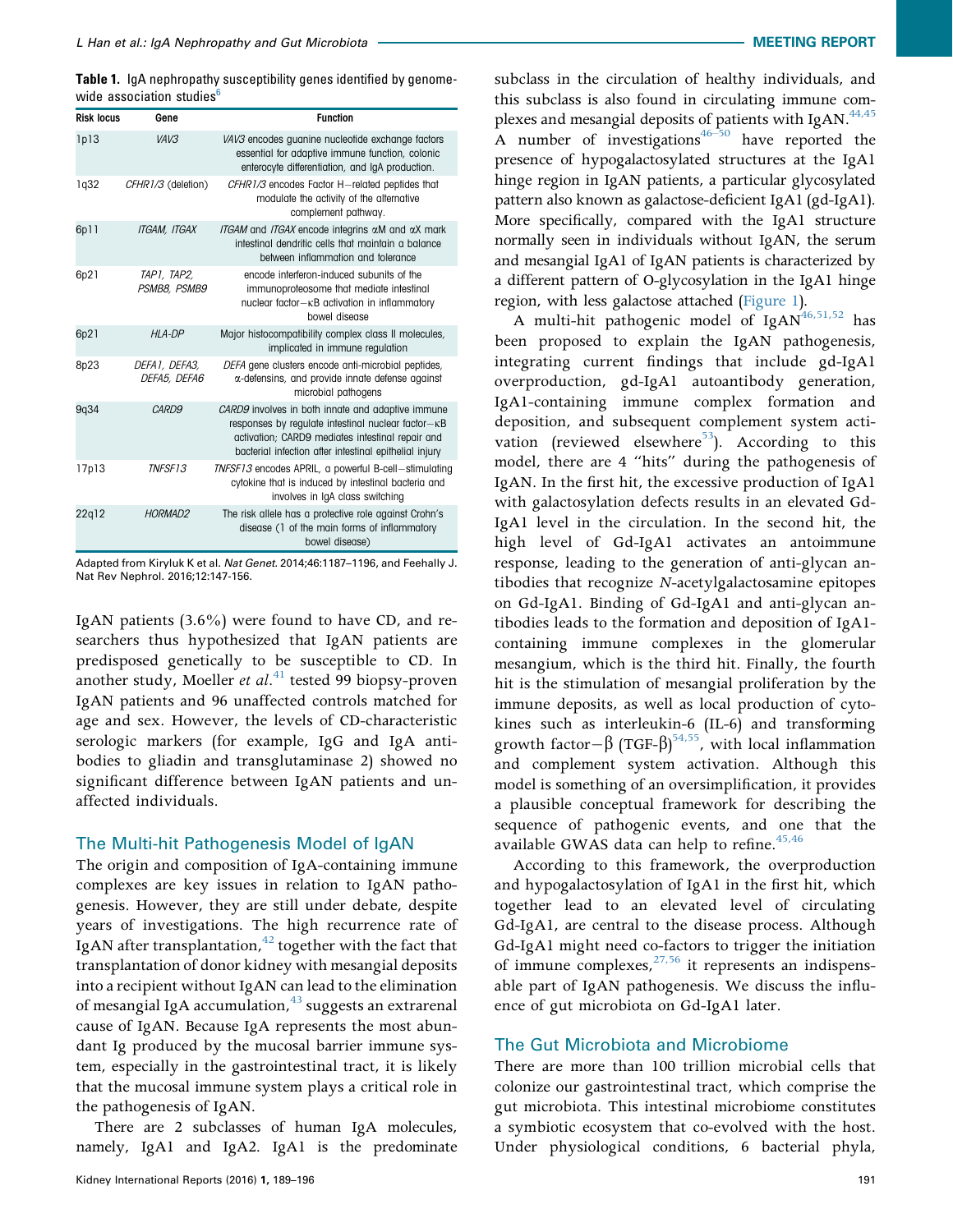<span id="page-3-0"></span>

Figure 1. Galactosylation patterns of IgA1 hinge region under physiological conditions and under IgA nephropathy (IgAN). Under physiological conditions, N-acetyl-galactosamine (GalNAc) is attached to the oxygen atom of a serine (Ser) or threonine (Thr) by a polypeptide transferase GALNT enzyme. A galactose is then added to the O-glycoside via  $\beta$ 1,3-galactosyltransferase. Galactosylated O-glycoside can be further sialylated by sialyltransferase in 3 different forms or can remain free of N-acetylneuraminic acid (NeuNac). In IgA nephropathy, the most predominant abnormalities are defective galactose fixation or forward GalNAc sialylation.

including Firmicutes, Bacteroidetes, Proteobacteria, Actinobacteria, Fusobacteria, and Verrucomicrobia, dominate our gut microbiota; among them the phyla Bacteroidetes and Firmicutes contribute more than 90% of all species.

The microbiota participate in important metabolic activities of the host, including digestion of complex polysaccharides,[57,58](#page-7-0) regulation of the immune system,[59](#page-7-0)–<sup>61</sup> synthesis of certain endogenic vitamins and amino acids, $62$  and metabolism of bile acids, $63$  among others. The symbiotic ecosystem also confers protection against infection by potential pathogens by competing with exotic microorganisms. The maintenance of an appropriate mix of probiotics and opportunistic pathogen is essential to the health of the host. In recent years, the development of next-generation sequencing applied to the gut microbiota, including 16S rRNA sequencing, metagenome sequencing, and metatranscriptome sequencing, has provided a great opportunity for identifying the composition and function of bacteria in the human gut and investigating its association with human health. There is increasing evidence that altering the balance of the gut microbiota can profoundly affect human health and disease. The gut microbiome plays an important role in IBD,  $^{64}$  $^{64}$  $^{64}$  obesity,  $^{65}$  $^{65}$  $^{65}$  type 2 diabetes,  $^{66}$  type 1 diabetes, <sup>67</sup> rheumatoid arthritis, <sup>68</sup> colorectal cancer, <sup>69,70</sup> and cardiovascular disease.<sup>71,72</sup> It also seems reasonable to speculate that the same may be true for IgAN.

#### The Role of the Gut Microbiota in IgAN

A bidirectional influence between the intestinal microbiota and kidney diseases has been proposed.<sup>[73](#page-7-0)</sup> Gut microbiota-derived metabolites, such as SCFAs, and uremic toxins p-cresol sulfate and indoxyl sulfate, have either anti-inflammatory or pro-inflammatory effects, and play substantial roles in the development and progression of acute kidney injury and CKD. The translocation of bacterial products (LPS, metabolites, or the bacteria themselves) across the intestinal barrieractivates the innate immune response, and enhances the systematical inflammatory response that can be linked to IgAN, CKD, and ESRD. $^{73}$  $^{73}$  $^{73}$ 

A small number of studies have directly focused on the relationship between renal disease and the gut microbials. Vaziri et al. analyzed the intestinal microbial flora of 24 patients with ESRD compared with 12 healthy controls, and identified bacteria from the Brachybacterium, Catenibacterium, Enterobacteriaceae, Halomonadaceae, Moraxellaceae, Nesterenkonia, Polyangiaceae, Pseudomonadaceae, and Thiothrix families that showed a remarkable increase in patients with ESRD.<sup>74</sup> Further investigation confirmed that, compared with healthy controls, ESRD patients showed significant expansion of urease, uricase, indole-producing and p-cresol-producing bacteria, and reductions in SCFA-producing bacteria.<sup>[75](#page-7-0)</sup> De Angelis et al. also described the intestinal microbiota and metabolome composition differences among IgAN progressors and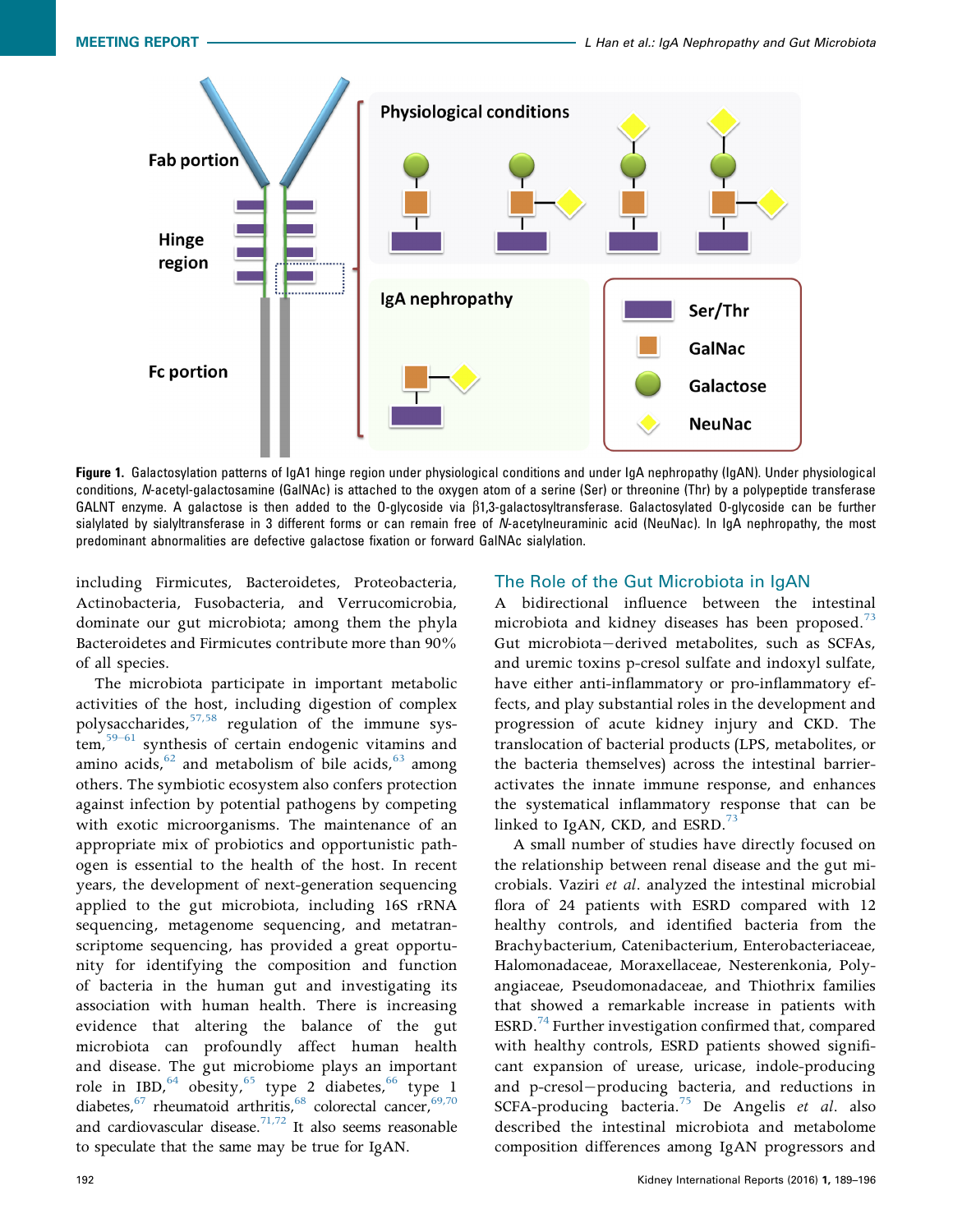nonprogressors, as well as healthy controls.<sup>[76](#page-7-0)</sup> Current studies are still in their infancy, with limited investigations as well as limited sample size, and further basic and clinical investigations will be necessary to establish a relevant or causal biological association between gut microbiota and renal disease.

## Gut Microbial-Derived LPSs Alter the Production and Galactosylation of IgA1

As outlined in the multi-hit pathogenesis model, overproduction of hypogalactosylated IgA1 may play an essential role in the development of primary IgAN and may be associated with faster progression of kidney disease. $77$  In this section, we consider the gut microbiota's influence on the production and galactosylation of IgA.

IgA production can be T-cell dependent.<sup>[7](#page-5-0)</sup> In response to T-cell regulation, B cells mature into plasma cells and reach the mucosal lamina propria, releasing 2 forms of dimeric IgA1 or IgA2. Either form can bind to other IgA molecules of the same kind, forming dimeric IgA (dIgA) or polymeric IgA (pIgA) proteins. dIgA or pIgA can bind to the polymeric Ig receptor (pIgR) that is located on the basolateral surface of the mucosal epithelium; dIgA or pIgA is then transported from the basolateral surface to the apical surface by transcytosis. dIgA then detaches from pIgR but retain the pIgR secretory component, constituting the dominant mucosal secretory form of IgA (sIgA). IgA production can also be modulated by T-cell-independent mechanisms. In this condition, epithelial cells, stromal cells, and dendritic cells secrete cytokines such as interleukin-6 (IL-6), interleukin-10 (IL-10), transforming growth factor $-\beta$  (TGF- $\beta$ ), tumor necrosis factor ligand superfamily member 13B (TNFSF13B, also known as B-cell-activating factor [BAFF]), and so forth. These cytokines activate plasma cell maturation and promote class switching from IgM to IgA1.

Recurrent or chronic bacterial infections can potentially stimulate the mucosal immune response, promoting IgA production, and are considered pathogenic triggers in IgAN. Even without exogenous invasion, commensal bacterial dysbiosis and overgrowth of harmful bacteria would activate T-cell-dependent IgA production, stimulating the overproduction of IgA. In addition, possible associations between LPS exposure and hypogalactosylation of IgA have been reported. A study by Qin et al. showed that bacterial LPS activated TLR4 in cultured peripheral B lymphocytes from patients with IgAN as well as from healthy controls, inducing methylation of the chaperone Cosmc, which is essential for the activity of galactosyltransferase, reducing its activity and hence the galactosylation of IgA1. $78$ 

#### **Gut Microbial-Generated SCFAs Have a** Protective Role in Renal Injury

SCFAs are the main metabolites produced by certain colonic anaerobic bacteria by the fermentation of dietary fiber and resistant starches. SCFAs are a subset of organic fatty acids with 1 to 6 carbons: acetate (2C), propionate (3C), and butyrate (4C) constitute the most abundant SCFAs. Although SCFAs are essentially waste products for the microbes, they have been shown to have physiological functions and to play an important role in the maintenance of health and the development of disease. Available evidence demonstrates that SCFAs serve as nutrients for colonic epithelia (i.e., colono-cytes), regulate intracellular pH,<sup>[79](#page-7-0)</sup> modulate blood pressure,<sup>80</sup> and have anti-inflammatory, antimicrobial, as well as antitumorigenic roles.<sup>[81](#page-7-0)</sup>

Two important SCFA signaling mechanisms have been identified, namely, inhibition of histone deace $ty$ lases (HDACs) and activation of G-protein $-coupled$ receptors (GPCRs). In a series of well-designed experi-ments, Andrade-Oliveira et al.<sup>[9](#page-6-0)</sup> showed that treatment with SCFAs, especially acetate, can reduce ischemiareperfusion kidney injury. It is tempting to hypothesize that, other than providing an energy source to the kidney, SCFAs may reduce inflammation and may promote apoptosis to decrease energy consumption, diverting energy toward cellular regeneration. As re-ported in a previous study,<sup>[75](#page-7-0)</sup> patients with ESRD showed significant reductions in SCFA-producing bacteria, which may relate to the loss of the renoprotective effect of SCFAs. However, another study reported that oral administration of SCFAs at elevated levels in mice resulted in dysregulated T-cell responses and tissue inflammation of the renal system. $82$ 

Given the fact that SCFAs can act either as immune tolerance promoters or as inflammatory inducers, more experimental studies and clinical trials are needed to fully address the influence of SCFAs on IgAN.

# **Gut Microbial-Produced Uremic Toxins** Accelerate Kidney Disease Progression

Patients with CKD or ESRD have progressively elevated levels of plasma uremic toxins. Certain intestinal bacteria can produce advanced glycation end-products with uremic toxins, including phenols $82$  and in-doles.<sup>83</sup> Aronov et al.<sup>[84](#page-7-0)</sup> compared plasma from hemodialysis patients with and without intact colons, and confirmed the colonic origin of 5 uremic solutes: a-phenylacetyl-l-glutamine, 5-hydroxyindole, indoxyl glucuronide, p-cresol sulfate, and indoxyl sulfate. These are prototypical members of a large group of protein-bound uremic toxins that are resistant to clearance by dialysis.<sup>[85](#page-7-0)</sup> Animal studies have shown that the biological effect of these molecules includes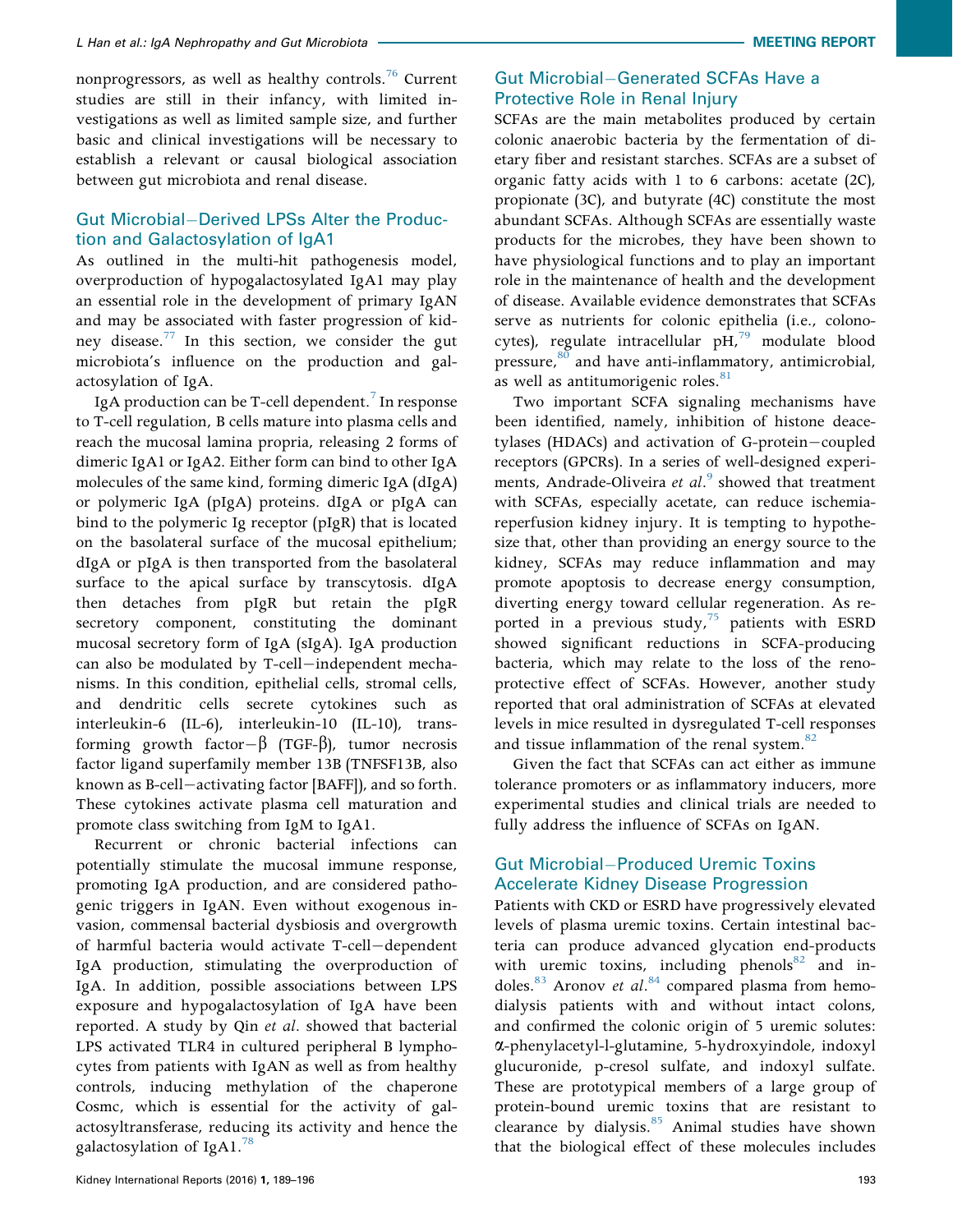<span id="page-5-0"></span>

Figure 2. Possible roles of dysbiotic intestinal microbiota in the development of IgA nephropathy (IgAN). The dysbiotic intestinal microbiota leads to contraction of short-chain fatty acid-producing intestinal microbiota, and overgrowth of uremic toxin-forming bacteria. Gut microbiota-derived endotoxin is involved in the hyperproduction and hypogalactosylation of IgA1 and thus substantiality contributes to the development of IgAN. LPS, lipopolysaccharide.

induction of pro-inflammatory responses, leukocyte stimulation, and endothelial dysfunction, thus playing a potentially substantial role in the development and progression of multiple causes of acute kidney injury and CKD. Moreover, gut-derived trimethylamine N-oxide is not only considered to be an independent risk factor for cardiovascular disease<sup>71,72</sup> but is also related to  $CKD$  progression and mortality.<sup>86</sup> Investigations highlight the role of uremic toxin-producing gut bacteria and their potential as therapeutic targets.

## **Conclusion**

Increasing evidence from clinical, genetic, epigenetic, and immunologic studies support a role for gut microbiota dysbiosis in the pathogenesis and progression of IgAN (Figure 2). Bacterial LPS can elicit a systemic inflammatory response and is implicated in the hyperproduction and hypogalactosylation of IgA1. The renal protective role of SCFAs can be lost when the balance of microbiota changes. Gut microbes that produce uremia toxins such as p-cresol sulfate, indoxyl sulfate, and trimethylamine N-oxide may increase CKD progression, whatever the underlying cause.

Technological developments in high-throughout sequencing, metagenomic sequencing, and metabolomic profiling offer an unprecedented opportunity to identify and to define the patterns of gut microbiota that occur in, and may influence, disease. It will be worthwhile to carry out microbiome and metabolome analyses in IgAN patients compared with healthy controls to determine whether there is an association between IgAN-related gut microbiota and disease phenotype. If the IgAN-related microbiota can be administered to germ-free animals and can be shown to

induce disease, this would strengthen the likely causal relationship between the intestinal microbiota and IgAN pathogenesis. The aim of identifying gut microorganism biomarkers for early diagnosis of and therapy for IgAN is another worthwhile goal.

## **DISCLOSURE**

All the authors declared no competing interests.

## ACKNOWLEDGMENTS

The authors appreciate support from the Shenzhen Peacock Plan (KQTD20140630100746562) and Kidney Research UK RP46/2015.

#### **REFERENCES**

- 1. [Berger J, Hinglais N. \[Intercapillary deposits of IgA-IgG\].](http://refhub.elsevier.com/S2468-0249(16)30053-5/sref1) [J Urol Nephrol \(Paris\)](http://refhub.elsevier.com/S2468-0249(16)30053-5/sref1). 1968;74:694–695.
- 2. [Wyatt RJ, Julian BA. IgA nephropathy.](http://refhub.elsevier.com/S2468-0249(16)30053-5/sref2) N Engl J Med. [2013;368:2402](http://refhub.elsevier.com/S2468-0249(16)30053-5/sref2)–2414.
- 3. [Feehally J, Farrall M, Boland A, et al. HLA has strongest as](http://refhub.elsevier.com/S2468-0249(16)30053-5/sref3)[sociation with IgA nephropathy in genome-wide analysis.](http://refhub.elsevier.com/S2468-0249(16)30053-5/sref3) [J Am Soc Nephrol](http://refhub.elsevier.com/S2468-0249(16)30053-5/sref3). 2010;21:1791–1797.
- 4. [Gharavi AG, Kiryluk K, Choi M, et al. Genome-wide associa](http://refhub.elsevier.com/S2468-0249(16)30053-5/sref4)tion study identifi[es susceptibility loci for IgA nephropathy.](http://refhub.elsevier.com/S2468-0249(16)30053-5/sref4) [Nature Genet](http://refhub.elsevier.com/S2468-0249(16)30053-5/sref4). 2011;43:321–327.
- 5. [Yu XQ, Li M, Zhang H, et al. A genome-wide association study](http://refhub.elsevier.com/S2468-0249(16)30053-5/sref5) in Han Chinese identifi[es multiple susceptibility loci for IgA](http://refhub.elsevier.com/S2468-0249(16)30053-5/sref5) nephropathy. [Nature Genet](http://refhub.elsevier.com/S2468-0249(16)30053-5/sref5). 2012;44:178–182.
- 6. [Kiryluk K, Li Y, Scolari F, et al. Discovery of new risk loci for IgA](http://refhub.elsevier.com/S2468-0249(16)30053-5/sref6) [nephropathy implicates genes involved in immunity against](http://refhub.elsevier.com/S2468-0249(16)30053-5/sref6) [intestinal pathogens.](http://refhub.elsevier.com/S2468-0249(16)30053-5/sref6) Nature Genet. 2014;46:1187–1196.
- 7. [Floege J, Feehally J. The mucosa-kidney axis in IgA ne](http://refhub.elsevier.com/S2468-0249(16)30053-5/sref7)phropathy. [Nature Rev Nephrol](http://refhub.elsevier.com/S2468-0249(16)30053-5/sref7). 2016;12:147–156.
- 8. [Lau WL, Kalantar-Zadeh K, Vaziri ND. The gut as a source of](http://refhub.elsevier.com/S2468-0249(16)30053-5/sref8) infl[ammation in chronic kidney disease.](http://refhub.elsevier.com/S2468-0249(16)30053-5/sref8) Nephron. 2015;130: 92–[98](http://refhub.elsevier.com/S2468-0249(16)30053-5/sref8).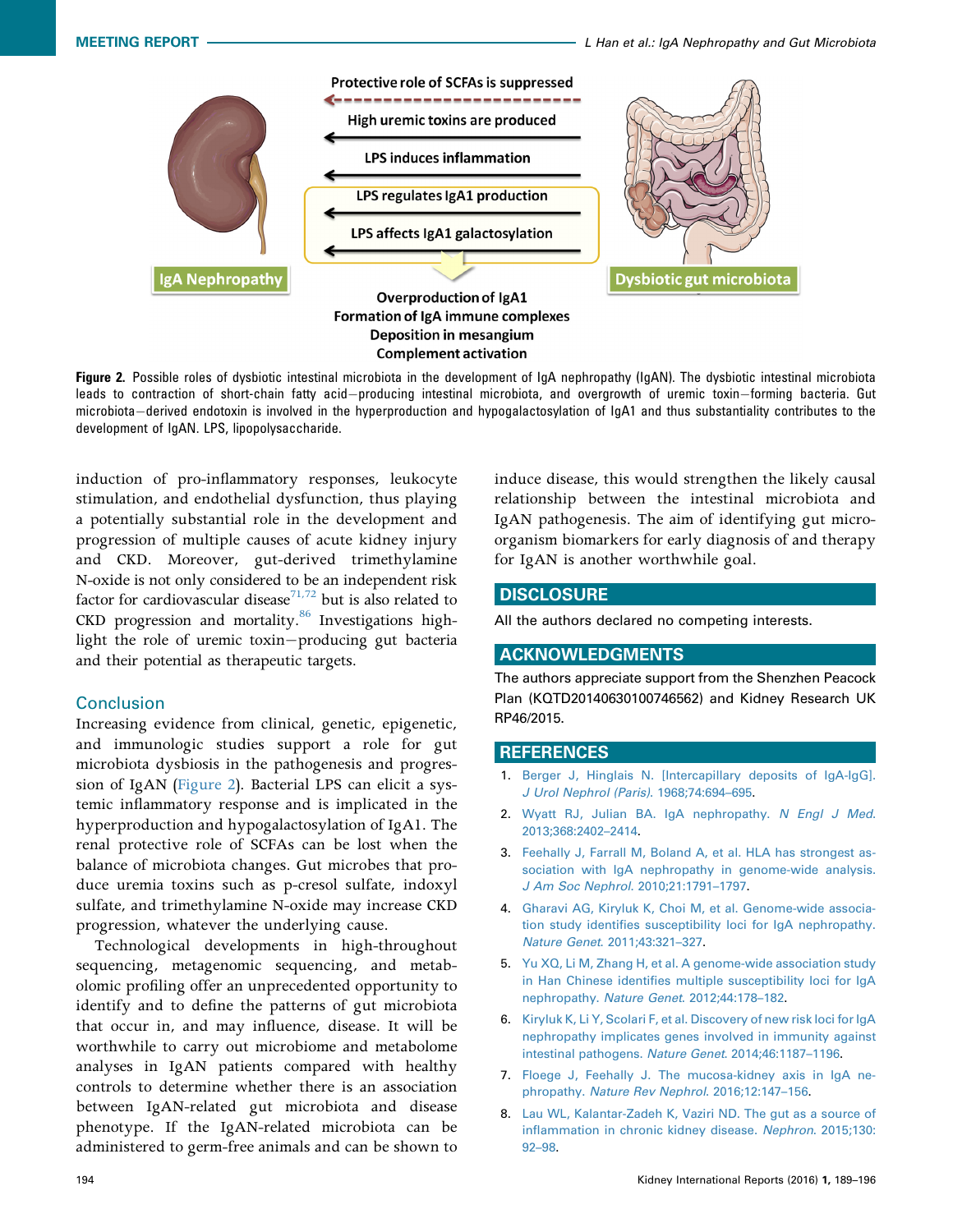- <span id="page-6-0"></span>9. [Andrade-Oliveira V, Amano MT, Correa-Costa M, et al. Gut](http://refhub.elsevier.com/S2468-0249(16)30053-5/sref9) [bacteria products prevent AKI induced by ischemia-reperfu](http://refhub.elsevier.com/S2468-0249(16)30053-5/sref9)sion. [J Am Soc Nephrol](http://refhub.elsevier.com/S2468-0249(16)30053-5/sref9). 2015;26:1877–1888.
- 10. [Demircin G, Delibas A, Bek K, et al. A one-center experi](http://refhub.elsevier.com/S2468-0249(16)30053-5/sref10)[ence with pediatric percutaneous renal biopsy and histo](http://refhub.elsevier.com/S2468-0249(16)30053-5/sref10)[pathology in Ankara, Turkey.](http://refhub.elsevier.com/S2468-0249(16)30053-5/sref10) Int Urol Nephrol. 2009;41: [933](http://refhub.elsevier.com/S2468-0249(16)30053-5/sref10)–939.
- 11. [Monfared A, Khosravi M, Lebadi M, et al. Distribution of renal](http://refhub.elsevier.com/S2468-0249(16)30053-5/sref11) [histopathology in Guilan: a single-center report.](http://refhub.elsevier.com/S2468-0249(16)30053-5/sref11) Iran J Kidney Dis[. 2012;6:173](http://refhub.elsevier.com/S2468-0249(16)30053-5/sref11)–177.
- 12. [Berthoux F. \[Annual incidence of glomerulonephritis in the](http://refhub.elsevier.com/S2468-0249(16)30053-5/sref12) [extended Rhone-Alpes region in 1987](http://refhub.elsevier.com/S2468-0249(16)30053-5/sref12)-1988]. Presse Med. [1990;19:1417](http://refhub.elsevier.com/S2468-0249(16)30053-5/sref12).
- 13. [Gesualdo L, Di Palma AM, Morrone LF, et al. The Italian](http://refhub.elsevier.com/S2468-0249(16)30053-5/sref13) [experience of the National Registry of Renal Biopsies.](http://refhub.elsevier.com/S2468-0249(16)30053-5/sref13) Kidney Int[. 2004;66:890](http://refhub.elsevier.com/S2468-0249(16)30053-5/sref13)–894.
- 14. Hanko JB, Mullan RN, O'[Rourke DM, et al. The changing](http://refhub.elsevier.com/S2468-0249(16)30053-5/sref14) [pattern of adult primary glomerular disease.](http://refhub.elsevier.com/S2468-0249(16)30053-5/sref14) Nephrol Dial Transplant[. 2009;24:3050](http://refhub.elsevier.com/S2468-0249(16)30053-5/sref14)–3054.
- 15. [Schena FP. Survey of the Italian Registry of Renal Biopsies.](http://refhub.elsevier.com/S2468-0249(16)30053-5/sref15) [Frequency of the renal diseases for 7 consecutive years. The](http://refhub.elsevier.com/S2468-0249(16)30053-5/sref15) [Italian Group of Renal Immunopathology.](http://refhub.elsevier.com/S2468-0249(16)30053-5/sref15) Nephrol Dial Transplant[. 1997;12:418](http://refhub.elsevier.com/S2468-0249(16)30053-5/sref15)–426.
- 16. [Kurnatowska I, Jedrzejka D, Malyska A, et al. Trends in the](http://refhub.elsevier.com/S2468-0249(16)30053-5/sref16) [incidence of biopsy-proven glomerular diseases in the adult](http://refhub.elsevier.com/S2468-0249(16)30053-5/sref16) [population in central Poland in the years 1990](http://refhub.elsevier.com/S2468-0249(16)30053-5/sref16)–2010. Kidney [Blood Press Res](http://refhub.elsevier.com/S2468-0249(16)30053-5/sref16). 2012;35:254–258.
- 17. [Sugiyama H, Yokoyama H, Sato H, et al. Japan Renal Biopsy](http://refhub.elsevier.com/S2468-0249(16)30053-5/sref17) Registry: the fi[rst nationwide, Web-based, and prospective](http://refhub.elsevier.com/S2468-0249(16)30053-5/sref17) [registry system of renal biopsies in Japan.](http://refhub.elsevier.com/S2468-0249(16)30053-5/sref17) Clin Exp Nephrol. [2011;15:493](http://refhub.elsevier.com/S2468-0249(16)30053-5/sref17)–503.
- 18. [Zhao M-h, Zou W-z, Liu G, et al. The changing spectrum of](http://refhub.elsevier.com/S2468-0249(16)30053-5/sref18) [primary glomerular diseases within 15 years: a survey of](http://refhub.elsevier.com/S2468-0249(16)30053-5/sref18) [3331 patients in a single Chinese centre.](http://refhub.elsevier.com/S2468-0249(16)30053-5/sref18) Nephrol Dial Transplant[. 2009;24:870](http://refhub.elsevier.com/S2468-0249(16)30053-5/sref18)–876.
- 19. [Kiryluk K, Li Y, Sanna-Cherchi S, et al. Geographic differences](http://refhub.elsevier.com/S2468-0249(16)30053-5/sref19) [in genetic susceptibility to IgA nephropathy: GWAS replica](http://refhub.elsevier.com/S2468-0249(16)30053-5/sref19)[tion study and geospatial risk analysis.](http://refhub.elsevier.com/S2468-0249(16)30053-5/sref19) PLoS Genet. 2012;8: [e1002765](http://refhub.elsevier.com/S2468-0249(16)30053-5/sref19).
- 20. O'[Connell PJ, Ibels LS, Thomas MA, et al. Familial IgA ne](http://refhub.elsevier.com/S2468-0249(16)30053-5/sref20)[phropathy: a study of renal disease in an Australian aborig-](http://refhub.elsevier.com/S2468-0249(16)30053-5/sref20)inal family. [Aust N Z J Med](http://refhub.elsevier.com/S2468-0249(16)30053-5/sref20). 1987;17:27-33.
- 21. [Levy M. Familial cases of Berger](http://refhub.elsevier.com/S2468-0249(16)30053-5/sref21)'s disease and anaphylactoid purpura. Kidney Int[. 2001;60:1611](http://refhub.elsevier.com/S2468-0249(16)30053-5/sref21)–1612.
- 22. [Julian BA, Quiggins PA, Thompson JS, et al. Familial IgA](http://refhub.elsevier.com/S2468-0249(16)30053-5/sref22) [nephropathy. Evidence of an inherited mechanism of dis](http://refhub.elsevier.com/S2468-0249(16)30053-5/sref22)ease. N Engl J Med[. 1985;312:202](http://refhub.elsevier.com/S2468-0249(16)30053-5/sref22)–208.
- 23. [Scolari F, Amoroso A, Savoldi S, et al. Familial clustering of](http://refhub.elsevier.com/S2468-0249(16)30053-5/sref23) [IgA nephropathy: further evidence in an Italian population.](http://refhub.elsevier.com/S2468-0249(16)30053-5/sref23) [Am J Kidney Dis](http://refhub.elsevier.com/S2468-0249(16)30053-5/sref23). 1999;33:857–865.
- 24. [Paterson AD, Liu XQ, Wang K, et al. Genome-wide linkage](http://refhub.elsevier.com/S2468-0249(16)30053-5/sref24) [scan of a large family with IgA nephropathy localizes a novel](http://refhub.elsevier.com/S2468-0249(16)30053-5/sref24) [susceptibility locus to chromosome 2q36.](http://refhub.elsevier.com/S2468-0249(16)30053-5/sref24) J Am Soc Nephrol. [2007;18:2408](http://refhub.elsevier.com/S2468-0249(16)30053-5/sref24)–2415.
- 25. [Karnib HH, Sanna-Cherchi S, Zalloua PA, et al. Characteriza](http://refhub.elsevier.com/S2468-0249(16)30053-5/sref25)[tion of a large Lebanese family segregating IgA nephropathy.](http://refhub.elsevier.com/S2468-0249(16)30053-5/sref25) [Nephrol Dial Transplant](http://refhub.elsevier.com/S2468-0249(16)30053-5/sref25). 2007;22:772–777.
- 26. [Schena FP, Scivittaro V, Ranieri E, et al. Abnormalities of the](http://refhub.elsevier.com/S2468-0249(16)30053-5/sref26) [IgA immune system in members of unrelated pedigrees from](http://refhub.elsevier.com/S2468-0249(16)30053-5/sref26)

[patients with IgA nephropathy.](http://refhub.elsevier.com/S2468-0249(16)30053-5/sref26) Clin Exp Immunol. 1993;92: [139](http://refhub.elsevier.com/S2468-0249(16)30053-5/sref26)–144.

- 27. [Gharavi AG, Moldoveanu Z, Wyatt RJ, et al. Aberrant IgA1](http://refhub.elsevier.com/S2468-0249(16)30053-5/sref27) [glycosylation is inherited in familial and sporadic IgA ne](http://refhub.elsevier.com/S2468-0249(16)30053-5/sref27)phropathy. [J Am Soc Nephrol](http://refhub.elsevier.com/S2468-0249(16)30053-5/sref27). 2008;19:1008–1014.
- 28. [Gharavi AG, Yan Y, Scolari F, et al. IgA nephropathy, the most](http://refhub.elsevier.com/S2468-0249(16)30053-5/sref28) [common cause of glomerulonephritis, is linked to 6q22](http://refhub.elsevier.com/S2468-0249(16)30053-5/sref28)–23. [Nature Genet](http://refhub.elsevier.com/S2468-0249(16)30053-5/sref28). 2000;26:354–357.
- 29. [Bisceglia L, Cerullo G, Forabosco P, et al. Genetic heteroge](http://refhub.elsevier.com/S2468-0249(16)30053-5/sref29)[neity in Italian families with IgA nephropathy: suggestive](http://refhub.elsevier.com/S2468-0249(16)30053-5/sref29) [linkage for two novel IgA nephropathy loci.](http://refhub.elsevier.com/S2468-0249(16)30053-5/sref29) Am J Hum Genet. [2006;79:1130](http://refhub.elsevier.com/S2468-0249(16)30053-5/sref29)–1134.
- 30. [Szigeti N, Kovacs T, Degrell P, et al. \[Secondary IgA](http://refhub.elsevier.com/S2468-0249(16)30053-5/sref30)[nephropathy in gastroenterological diseases\].](http://refhub.elsevier.com/S2468-0249(16)30053-5/sref30) Orvosi Hetilap[. 2007;148:313](http://refhub.elsevier.com/S2468-0249(16)30053-5/sref30)–318.
- 31. [Wang J, Anders RA, Wu Q, et al. Dysregulated LIGHT expres](http://refhub.elsevier.com/S2468-0249(16)30053-5/sref31)[sion on T cells mediates intestinal in](http://refhub.elsevier.com/S2468-0249(16)30053-5/sref31)flammation and contrib[utes to IgA nephropathy.](http://refhub.elsevier.com/S2468-0249(16)30053-5/sref31) J Clin Invest. 2004;113:826–835.
- 32. Hubert D, Beaufi[ls M, Meyrier A. \[Immunoglobulin A](http://refhub.elsevier.com/S2468-0249(16)30053-5/sref32) [glomerular nephropathy associated with in](http://refhub.elsevier.com/S2468-0249(16)30053-5/sref32)flammatory coli[tis. Apropos of 2 cases\].](http://refhub.elsevier.com/S2468-0249(16)30053-5/sref32) Presse Med. 1984;13:1083–1085.
- 33. [Almroth G, Axelsson T, Müssener E, et al. Increased preva](http://refhub.elsevier.com/S2468-0249(16)30053-5/sref33)[lence of anti-gliadin IgA-antibodies with aberrant duodenal](http://refhub.elsevier.com/S2468-0249(16)30053-5/sref33) histopathological fi[ndings in patients with IgA-nephropathy](http://refhub.elsevier.com/S2468-0249(16)30053-5/sref33) [and related disorders.](http://refhub.elsevier.com/S2468-0249(16)30053-5/sref33) Upsala J Med Sci. 2006;111:339–352.
- 34. [Honkanen T, Mustonen J, Kainulainen H, et al. Small bowel](http://refhub.elsevier.com/S2468-0249(16)30053-5/sref34) [cyclooxygenase 2 \(COX-2\) expression in patients with IgA](http://refhub.elsevier.com/S2468-0249(16)30053-5/sref34) nephropathy. Kidney Int[. 2005;67:2187](http://refhub.elsevier.com/S2468-0249(16)30053-5/sref34)–2195.
- 35. [Smerud HK, Fellstrom B, Hallgren R, et al. Gluten sensitivity](http://refhub.elsevier.com/S2468-0249(16)30053-5/sref35) [in patients with IgA nephropathy.](http://refhub.elsevier.com/S2468-0249(16)30053-5/sref35) Nephrol Dial Transplant. [2009;24:2476](http://refhub.elsevier.com/S2468-0249(16)30053-5/sref35)–2481.
- 36. [Coppo R, Mazzucco G, Martina G, et al. Gluten-induced exper](http://refhub.elsevier.com/S2468-0249(16)30053-5/sref36)[imental IgA glomerulopathy.](http://refhub.elsevier.com/S2468-0249(16)30053-5/sref36) Lab Invest. 1989;60:499–506.
- 37. [Woodrow G, Innes A, Boyd SM, et al. A case of IgA ne](http://refhub.elsevier.com/S2468-0249(16)30053-5/sref37)[phropathy with coeliac disease responding to a gluten-free](http://refhub.elsevier.com/S2468-0249(16)30053-5/sref37) diet. [Nephrol Dial Transplant](http://refhub.elsevier.com/S2468-0249(16)30053-5/sref37). 1993;8:1382–1383.
- 38. [Koivuviita N, Tertti R, Heiro M, et al. A case report: a patient with](http://refhub.elsevier.com/S2468-0249(16)30053-5/sref38) [IgA nephropathy and coeliac disease. Complete clinical](http://refhub.elsevier.com/S2468-0249(16)30053-5/sref38) [remission following gluten-free diet.](http://refhub.elsevier.com/S2468-0249(16)30053-5/sref38) NDT Plus. 2009;2:161-163.
- 39. [Welander A, Sundelin B, Fored M, et al. Increased risk of IgA](http://refhub.elsevier.com/S2468-0249(16)30053-5/sref39d) [nephropathy among individuals with celiac disease.](http://refhub.elsevier.com/S2468-0249(16)30053-5/sref39d) J Clin [Gastroenterol](http://refhub.elsevier.com/S2468-0249(16)30053-5/sref39d). 2013;47:678–683.
- 40. [Collin P, Syrjänen J, Partanen J, et al. Celiac disease and HLA](http://refhub.elsevier.com/S2468-0249(16)30053-5/sref40s) [DQ in patients with IgA nephropathy.](http://refhub.elsevier.com/S2468-0249(16)30053-5/sref40s) Am J Gastroenterol. [2002;97:2572](http://refhub.elsevier.com/S2468-0249(16)30053-5/sref40s)–2576.
- 41. [Moeller S, Canetta PA, Taylor AK, et al. Lack of serologic](http://refhub.elsevier.com/S2468-0249(16)30053-5/sref39) [evidence to link IgA nephropathy with celiac disease or im](http://refhub.elsevier.com/S2468-0249(16)30053-5/sref39)[mune reactivity to gluten.](http://refhub.elsevier.com/S2468-0249(16)30053-5/sref39) PLoS One. 2014;9:e94677.
- 42. [Berger J. Recurrence of IgA nephropathy in renal allografts.](http://refhub.elsevier.com/S2468-0249(16)30053-5/sref40) [Am J Kidney Dis](http://refhub.elsevier.com/S2468-0249(16)30053-5/sref40). 1988;12:371–372.
- 43. [Silva FG, Chander P, Pirani CL, et al. Disappearance of](http://refhub.elsevier.com/S2468-0249(16)30053-5/sref41) [glomerular mesangial IgA deposits after renal allograft](http://refhub.elsevier.com/S2468-0249(16)30053-5/sref41) transplantation. [Transplantation](http://refhub.elsevier.com/S2468-0249(16)30053-5/sref41). 1982;33:241–246.
- 44. [Pabst O. New concepts in the generation and functions of](http://refhub.elsevier.com/S2468-0249(16)30053-5/sref42) IgA. [Nature Rev. Immunol](http://refhub.elsevier.com/S2468-0249(16)30053-5/sref42). 2012;12:821–832.
- 45. [Mestecky J, Raska M, Julian BA, et al. IgA nephropathy:](http://refhub.elsevier.com/S2468-0249(16)30053-5/sref43) [molecular mechanisms of the disease.](http://refhub.elsevier.com/S2468-0249(16)30053-5/sref43) Annu Rev Pathol. [2013;8:217](http://refhub.elsevier.com/S2468-0249(16)30053-5/sref43)–240.